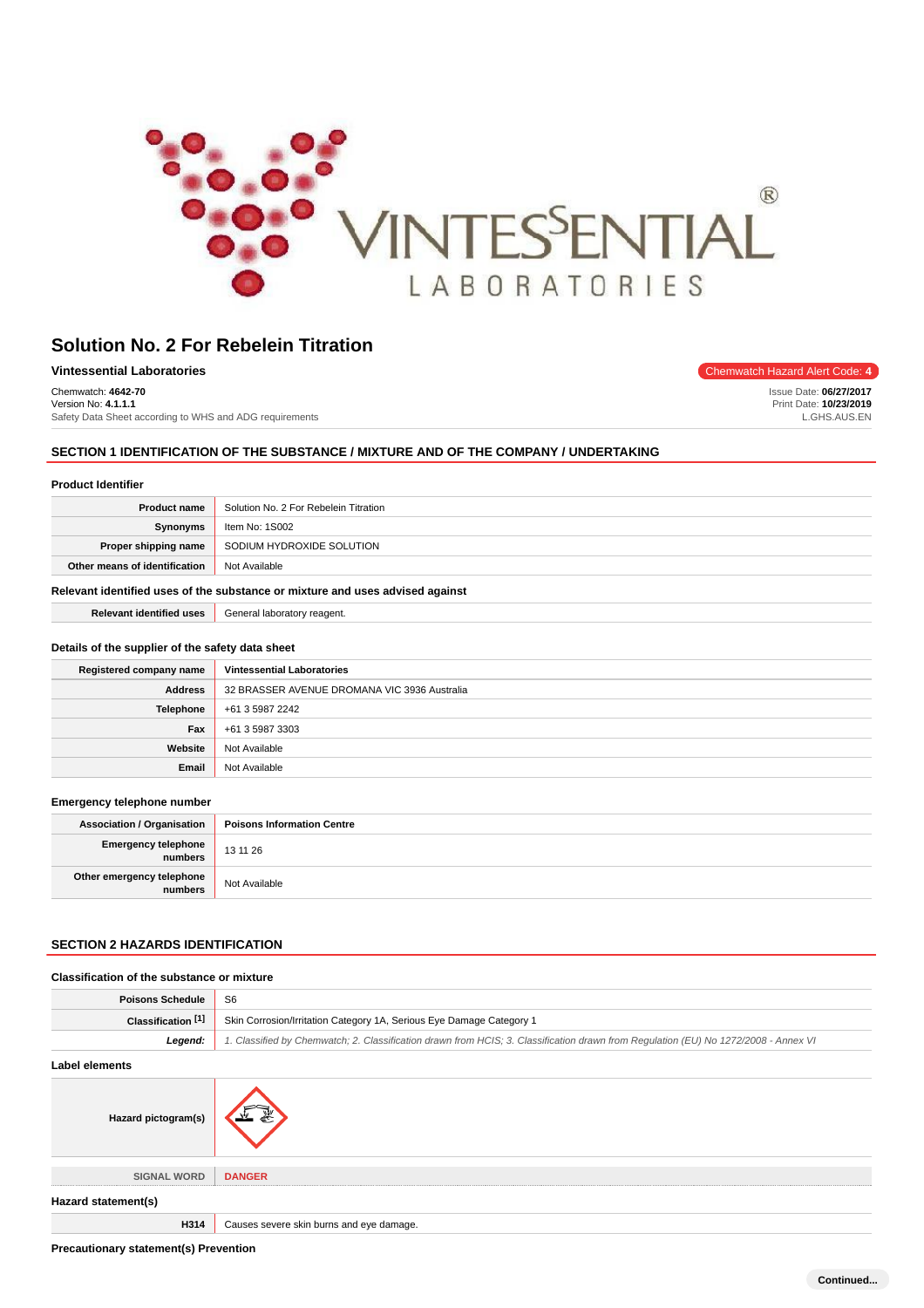| P260        | ' sprav.<br>*/vapours/<br>/reathe mist                                            |
|-------------|-----------------------------------------------------------------------------------|
| <b>P280</b> | tive aloves/protective clothina/eve protection/face :<br>notection.<br>nrotective |

#### **Precautionary statement(s) Response**

| P301+P330+P331 | IF SWALLOWED: Rinse mouth. Do NOT induce vomiting.                                                                               |
|----------------|----------------------------------------------------------------------------------------------------------------------------------|
| P303+P361+P353 | IF ON SKIN (or hair): Remove/Take off immediately all contaminated clothing. Rinse skin with water/shower.                       |
| P305+P351+P338 | IF IN EYES: Rinse cautiously with water for several minutes. Remove contact lenses, if present and easy to do. Continue rinsing. |
| P310           | Immediately call a POISON CENTER or doctor/physician.                                                                            |
| P321           | Specific treatment (see advice on this label).                                                                                   |
| P363           | Wash contaminated clothing before reuse.                                                                                         |
| P304+P340      | IF INHALED: Remove victim to fresh air and keep at rest in a position comfortable for breathing.                                 |
|                |                                                                                                                                  |

### **Precautionary statement(s) Storage**

**P405** Store locked up.

#### **Precautionary statement(s) Disposal**

**P501** Dispose of contents/container to authorised hazardous or special waste collection point in accordance with any local regulation.

#### **SECTION 3 COMPOSITION / INFORMATION ON INGREDIENTS**

#### **Substances**

See section below for composition of Mixtures

#### **Mixtures**

| <b>CAS No</b> | %[weight] | <b>Name</b>             |
|---------------|-----------|-------------------------|
| 1310-73-2     | $1 - 10$  | sodium hydroxide        |
| Not Available | $10 - 20$ | nonhazardous ingredient |
| 7732-18-5     | >60       | water                   |

# **SECTION 4 FIRST AID MEASURES**

#### **Description of first aid measures**

| <b>Eye Contact</b>  | If this product comes in contact with the eyes:<br>Immediately hold eyelids apart and flush the eye continuously with running water.<br>Ensure complete irrigation of the eye by keeping eyelids apart and away from eye and moving the eyelids by occasionally lifting the upper<br>and lower lids.<br>► Continue flushing until advised to stop by the Poisons Information Centre or a doctor, or for at least 15 minutes.<br>Transport to hospital or doctor without delay.<br>▶ Removal of contact lenses after an eye injury should only be undertaken by skilled personnel.                                                                          |
|---------------------|------------------------------------------------------------------------------------------------------------------------------------------------------------------------------------------------------------------------------------------------------------------------------------------------------------------------------------------------------------------------------------------------------------------------------------------------------------------------------------------------------------------------------------------------------------------------------------------------------------------------------------------------------------|
| <b>Skin Contact</b> | If skin or hair contact occurs:<br>Immediately flush body and clothes with large amounts of water, using safety shower if available.<br>▶ Quickly remove all contaminated clothing, including footwear.<br>▶ Wash skin and hair with running water. Continue flushing with water until advised to stop by the Poisons Information Centre.<br>Transport to hospital, or doctor.                                                                                                                                                                                                                                                                             |
| Inhalation          | If fumes or combustion products are inhaled remove from contaminated area.<br>Lay patient down. Keep warm and rested.<br>▶ Prostheses such as false teeth, which may block airway, should be removed, where possible, prior to initiating first aid procedures.<br>Apply artificial respiration if not breathing, preferably with a demand valve resuscitator, bag-valve mask device, or pocket mask as trained.<br>Perform CPR if necessary.<br>Transport to hospital, or doctor, without delay.                                                                                                                                                          |
| Ingestion           | For advice, contact a Poisons Information Centre or a doctor at once.<br>• Urgent hospital treatment is likely to be needed.<br>If swallowed do <b>NOT</b> induce vomiting.<br>If vomiting occurs, lean patient forward or place on left side (head-down position, if possible) to maintain open airway and prevent aspiration.<br>• Observe the patient carefully.<br>▶ Never give liquid to a person showing signs of being sleepy or with reduced awareness; i.e. becoming unconscious.<br>▶ Give water to rinse out mouth, then provide liquid slowly and as much as casualty can comfortably drink.<br>Transport to hospital or doctor without delay. |

#### **Indication of any immediate medical attention and special treatment needed**

For acute or short-term repeated exposures to highly alkaline materials:

# **Respiratory stress is uncommon but present occasionally because of soft tissue edema.**

- Unless endotracheal intubation can be accomplished under direct vision, cricothyroidotomy or tracheotomy may be necessary.
- Oxygen is given as indicated.
- ▶ The presence of shock suggests perforation and mandates an intravenous line and fluid administration.
- **P** Damage due to alkaline corrosives occurs by liquefaction necrosis whereby the saponification of fats and solubilisation of proteins allow deep penetration into the tissue.
- Alkalis continue to cause damage after exposure.
- INGESTION:

No more than 2 glasses of water should be given to an adult.

Neutralising agents should never be given since exothermic heat reaction may compound injury.

\* Catharsis and emesis are absolutely contra-indicated.

 $\blacktriangleright$  Milk and water are the preferred diluents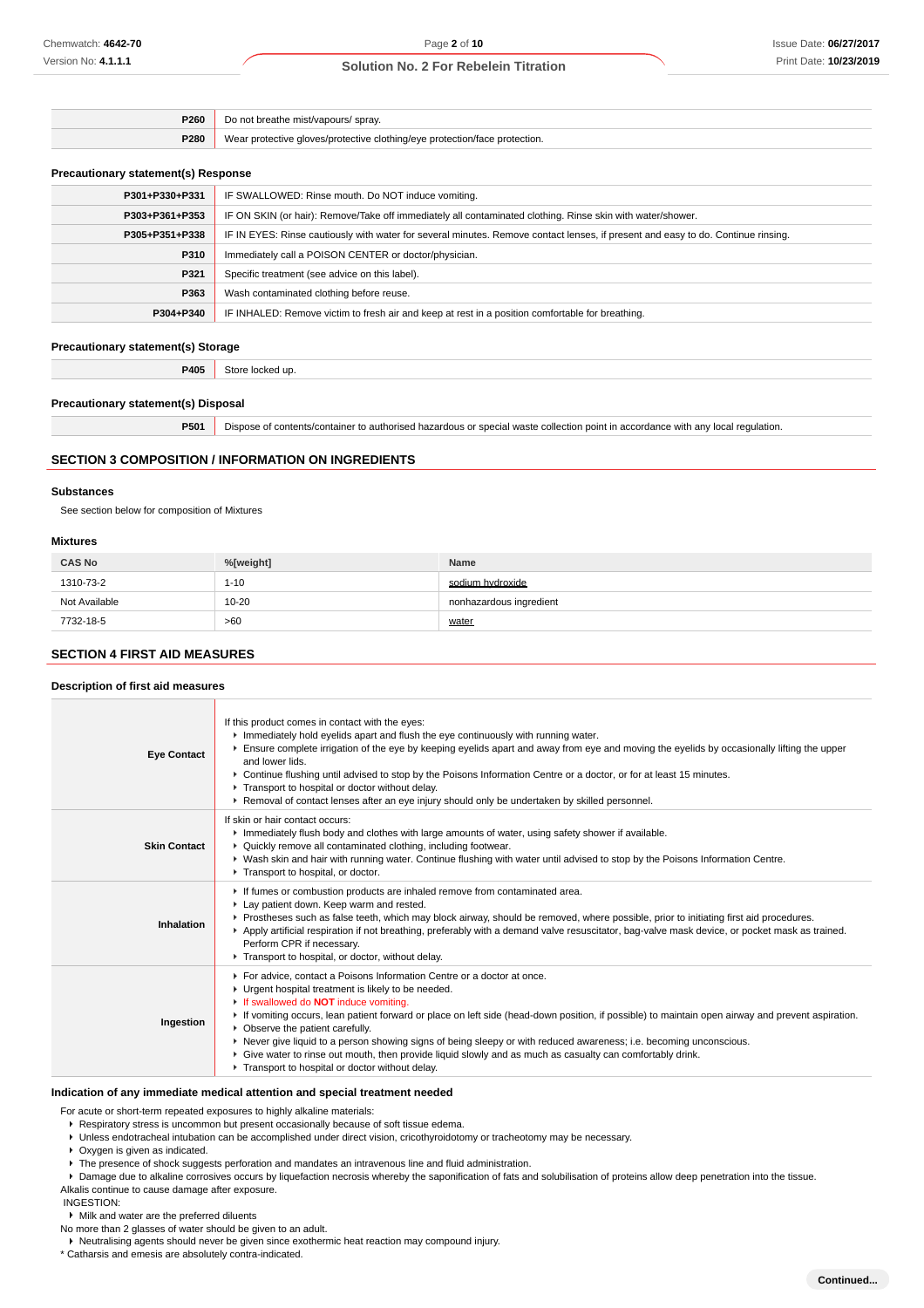**Continued...**

\* Activated charcoal does not absorb alkali.

\* Gastric lavage should not be used.

 Supportive care involves the following: Withhold oral feedings initially.

- 
- If endoscopy confirms transmucosal injury start steroids only within the first 48 hours. Carefully evaluate the amount of tissue necrosis before assessing the need for surgical intervention.
- Patients should be instructed to seek medical attention whenever they develop difficulty in swallowing (dysphagia).
- SKIN AND EYE:

▶ Injury should be irrigated for 20-30 minutes.

Eye injuries require saline. [Ellenhorn & Barceloux: Medical Toxicology]

## **SECTION 5 FIREFIGHTING MEASURES**

### **Extinguishing media**

- Water spray or fog.
- Foam.
- Dry chemical powder.
- $\triangleright$  BCF (where regulations permit).
- ▶ Carbon dioxide.

#### **Special hazards arising from the substrate or mixture**

| <b>Fire Incompatibility</b>    | ▶ Reacts with aluminium / zinc producing flammable, explosive hydrogen gas<br>Avoid reaction with acids, ammonium salts, strong oxidisers and organic materials / compounds.                                                                                                                                                                                                                                                                                                                                                                   |
|--------------------------------|------------------------------------------------------------------------------------------------------------------------------------------------------------------------------------------------------------------------------------------------------------------------------------------------------------------------------------------------------------------------------------------------------------------------------------------------------------------------------------------------------------------------------------------------|
| <b>Advice for firefighters</b> |                                                                                                                                                                                                                                                                                                                                                                                                                                                                                                                                                |
| <b>Fire Fighting</b>           | Alert Fire Brigade and tell them location and nature of hazard.<br>▶ Wear full body protective clothing with breathing apparatus.<br>▶ Prevent, by any means available, spillage from entering drains or water course.<br>▶ Use fire fighting procedures suitable for surrounding area.<br>Do not approach containers suspected to be hot.<br>► Cool fire exposed containers with water spray from a protected location.<br>If safe to do so, remove containers from path of fire.<br>Equipment should be thoroughly decontaminated after use. |
| <b>Fire/Explosion Hazard</b>   | • Non combustible.<br>Not considered to be a significant fire risk.<br>Expansion or decomposition on heating may lead to violent rupture of containers.<br>▶ Decomposes on heating and may produce toxic/ irritating fumes.<br>May emit acrid smoke.                                                                                                                                                                                                                                                                                           |
| <b>HAZCHEM</b>                 | 2R                                                                                                                                                                                                                                                                                                                                                                                                                                                                                                                                             |

### **SECTION 6 ACCIDENTAL RELEASE MEASURES**

**Personal precautions, protective equipment and emergency procedures**

See section 8

#### **Environmental precautions**

See section 12

#### **Methods and material for containment and cleaning up**

| <b>Minor Spills</b> | Slippery when spilt.<br>Clean up all spills immediately.<br>Avoid breathing vapours and contact with skin and eyes.<br>► Control personal contact with the substance, by using protective equipment.<br>► Contain and absorb spill with sand, earth, inert material or vermiculite.<br>$\triangleright$ Wipe up.<br>▶ Place in a suitable, labelled container for waste disposal.                                                                                                                                                                                                                                                                                                                                                                                                                                                                            |
|---------------------|--------------------------------------------------------------------------------------------------------------------------------------------------------------------------------------------------------------------------------------------------------------------------------------------------------------------------------------------------------------------------------------------------------------------------------------------------------------------------------------------------------------------------------------------------------------------------------------------------------------------------------------------------------------------------------------------------------------------------------------------------------------------------------------------------------------------------------------------------------------|
| <b>Major Spills</b> | Slippery when spilt.<br>Clear area of personnel and move upwind.<br>Alert Fire Brigade and tell them location and nature of hazard.<br>▶ Wear full body protective clothing with breathing apparatus.<br>▶ Prevent, by any means available, spillage from entering drains or water course.<br>Stop leak if safe to do so.<br>Contain spill with sand, earth or vermiculite.<br>▶ Collect recoverable product into labelled containers for recycling.<br>► Neutralise/decontaminate residue (see Section 13 for specific agent).<br>• Collect solid residues and seal in labelled drums for disposal.<br>▶ Wash area and prevent runoff into drains.<br>After clean up operations, decontaminate and launder all protective clothing and equipment before storing and re-using.<br>If contamination of drains or waterways occurs, advise emergency services. |

Personal Protective Equipment advice is contained in Section 8 of the SDS.

#### **SECTION 7 HANDLING AND STORAGE**

#### **Precautions for safe handling**

|               | Avoid all personal contact, including inhalation.        |
|---------------|----------------------------------------------------------|
| Safe handling | • Wear protective clothing when risk of exposure occurs. |
|               | Use in a well-ventilated area.                           |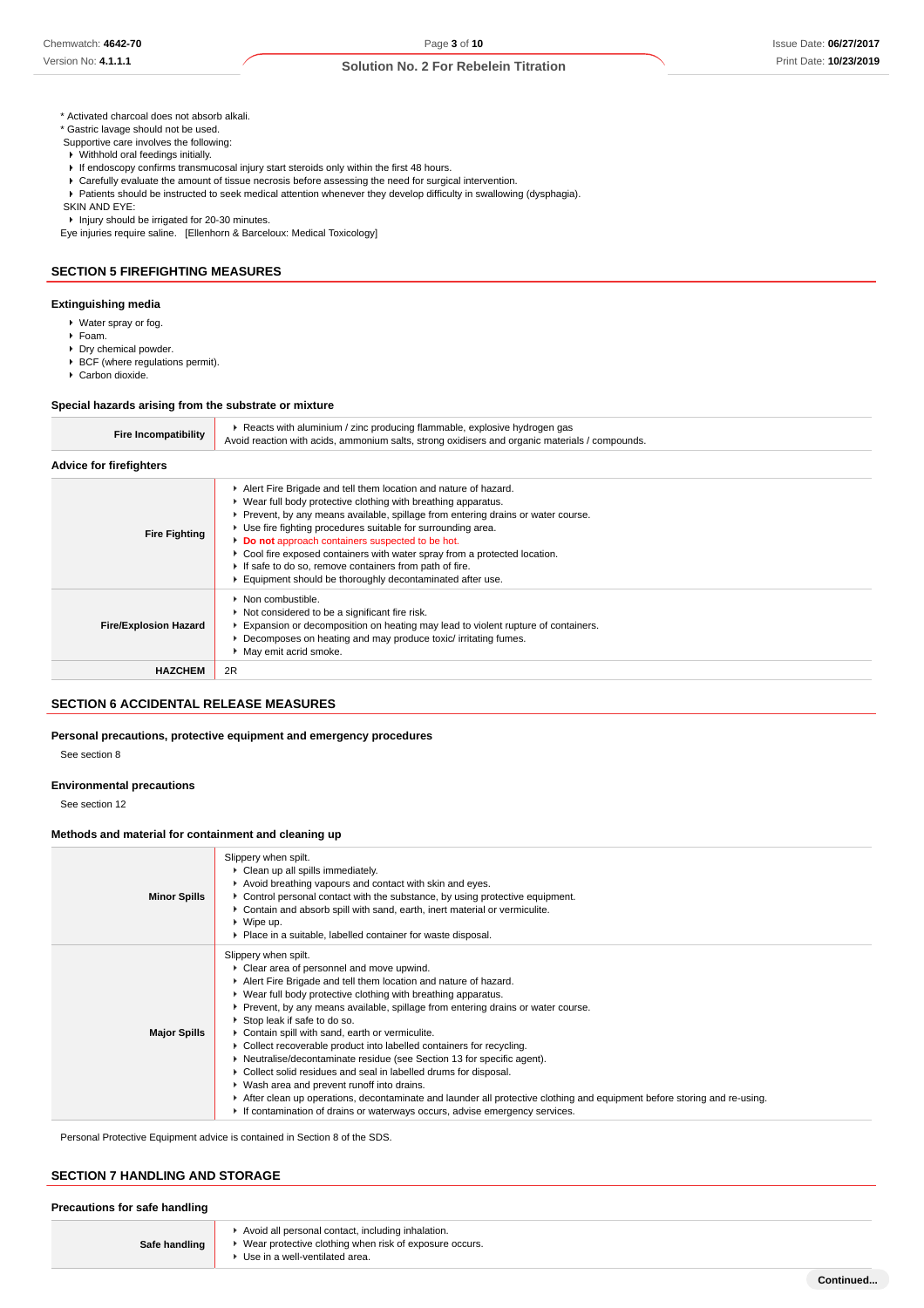**WARNING:** To avoid violent reaction, **ALWAYS** add material to water and **NEVER** water to material.

|                          | Avoid smoking, naked lights or ignition sources.                                                                                |
|--------------------------|---------------------------------------------------------------------------------------------------------------------------------|
|                          | Avoid contact with incompatible materials.                                                                                      |
|                          | ▶ When handling, DO NOT eat, drink or smoke.                                                                                    |
|                          | ▶ Keep containers securely sealed when not in use.                                                                              |
|                          | Avoid physical damage to containers.                                                                                            |
|                          | Always wash hands with soap and water after handling.                                                                           |
|                          | ▶ Work clothes should be laundered separately. Launder contaminated clothing before re-use.                                     |
|                          | Use good occupational work practice.                                                                                            |
|                          | ▶ Observe manufacturer's storage and handling recommendations contained within this SDS.                                        |
|                          | Atmosphere should be regularly checked against established exposure standards to ensure safe working conditions are maintained. |
|                          | DO NOT allow clothing wet with material to stay in contact with skin                                                            |
|                          |                                                                                                                                 |
|                          | ▶ Keep containers securely sealed.                                                                                              |
|                          | Store in a cool, dry, well-ventilated area.                                                                                     |
|                          | Store away from incompatible materials and foodstuff containers.                                                                |
| <b>Other information</b> | ▶ Protect containers against physical damage and check regularly for leaks.                                                     |
|                          | ▶ Observe manufacturer's storage and handling recommendations contained within this SDS.                                        |
|                          | DO NOT store near acids, or oxidising agents                                                                                    |
|                          | ▶ No smoking, naked lights, heat or ignition sources.                                                                           |
|                          | Store between 15 and 25 degC.                                                                                                   |
|                          | Store in original containers.                                                                                                   |

## **Conditions for safe storage, including any incompatibilities**

| Suitable container      | Glass container is suitable for laboratory quantities                                                                                                                                                                                    |
|-------------------------|------------------------------------------------------------------------------------------------------------------------------------------------------------------------------------------------------------------------------------------|
| Storage incompatibility | Avoid strong acids, acid chlorides, acid anhydrides and chloroformates.<br>Avoid reaction with oxidising agents<br>Segregate from ammonium salts and organic material / compounds. Store away from nitro compounds and trichlorethylene. |

# **SECTION 8 EXPOSURE CONTROLS / PERSONAL PROTECTION**

### **Control parameters**

# **OCCUPATIONAL EXPOSURE LIMITS (OEL)**

## **INGREDIENT DATA**

| Source                       | Ingredient                        | <b>Material name</b> |                                   | <b>TWA</b> |               | <b>STEL</b>         | Peak             |  | <b>Notes</b>  |
|------------------------------|-----------------------------------|----------------------|-----------------------------------|------------|---------------|---------------------|------------------|--|---------------|
| Australia Exposure Standards | sodium hydroxide                  |                      | Sodium hydroxide<br>Not Available |            |               | Not Available       | $2 \text{ mg/m}$ |  | Not Available |
| <b>EMERGENCY LIMITS</b>      |                                   |                      |                                   |            |               |                     |                  |  |               |
| Ingredient                   | TEEL-1<br><b>Material name</b>    |                      |                                   |            | TEEL-2        |                     | TEEL-3           |  |               |
| sodium hydroxide             | Sodium hydroxide<br>Not Available |                      |                                   |            | Not Available |                     | Not Available    |  |               |
| Ingredient                   | <b>Original IDLH</b>              |                      |                                   |            |               | <b>Revised IDLH</b> |                  |  |               |
| sodium hydroxide             | $10 \text{ mg/m}$                 |                      |                                   |            | Not Available |                     |                  |  |               |
| water                        | Not Available                     |                      |                                   |            | Not Available |                     |                  |  |               |

# **MATERIAL DATA**

**Exposure controls**

|                                     | Engineering controls are used to remove a hazard or place a barrier between the worker and the hazard. Well-designed engineering controls can<br>be highly effective in protecting workers and will typically be independent of worker interactions to provide this high level of protection.<br>The basic types of engineering controls are:<br>Process controls which involve changing the way a job activity or process is done to reduce the risk.<br>Enclosure and/or isolation of emission source which keeps a selected hazard "physically" away from the worker and ventilation that strategically<br>"adds" and "removes" air in the work environment. Ventilation can remove or dilute an air contaminant if designed properly. The design of a<br>ventilation system must match the particular process and chemical or contaminant in use.<br>Employers may need to use multiple types of controls to prevent employee overexposure.<br>Local exhaust ventilation usually required. If risk of overexposure exists, wear approved respirator. Correct fit is essential to obtain adequate<br>protection. Supplied-air type respirator may be required in special circumstances. Correct fit is essential to ensure adequate protection.<br>An approved self contained breathing apparatus (SCBA) may be required in some situations.<br>Provide adequate ventilation in warehouse or closed storage area. Air contaminants generated in the workplace possess varying "escape"<br>velocities which, in turn, determine the "capture velocities" of fresh circulating air required to effectively remove the contaminant. |                                     |                                     |  |  |
|-------------------------------------|-------------------------------------------------------------------------------------------------------------------------------------------------------------------------------------------------------------------------------------------------------------------------------------------------------------------------------------------------------------------------------------------------------------------------------------------------------------------------------------------------------------------------------------------------------------------------------------------------------------------------------------------------------------------------------------------------------------------------------------------------------------------------------------------------------------------------------------------------------------------------------------------------------------------------------------------------------------------------------------------------------------------------------------------------------------------------------------------------------------------------------------------------------------------------------------------------------------------------------------------------------------------------------------------------------------------------------------------------------------------------------------------------------------------------------------------------------------------------------------------------------------------------------------------------------------------------------------------------------------------------------------|-------------------------------------|-------------------------------------|--|--|
|                                     | Type of Contaminant:                                                                                                                                                                                                                                                                                                                                                                                                                                                                                                                                                                                                                                                                                                                                                                                                                                                                                                                                                                                                                                                                                                                                                                                                                                                                                                                                                                                                                                                                                                                                                                                                                | Air Speed:                          |                                     |  |  |
| Appropriate engineering<br>controls | solvent, vapours, degreasing etc., evaporating from tank (in still air).                                                                                                                                                                                                                                                                                                                                                                                                                                                                                                                                                                                                                                                                                                                                                                                                                                                                                                                                                                                                                                                                                                                                                                                                                                                                                                                                                                                                                                                                                                                                                            | $0.25 - 0.5$ m/s<br>(50-100 f/min.) |                                     |  |  |
|                                     | aerosols, fumes from pouring operations, intermittent container filling, low speed conveyer transfers, welding, spray<br>drift, plating acid fumes, pickling (released at low velocity into zone of active generation)                                                                                                                                                                                                                                                                                                                                                                                                                                                                                                                                                                                                                                                                                                                                                                                                                                                                                                                                                                                                                                                                                                                                                                                                                                                                                                                                                                                                              | 0.5-1 m/s (100-200<br>$f/min.$ )    |                                     |  |  |
|                                     | direct spray, spray painting in shallow booths, drum filling, conveyer loading, crusher dusts, gas discharge (active<br>generation into zone of rapid air motion)                                                                                                                                                                                                                                                                                                                                                                                                                                                                                                                                                                                                                                                                                                                                                                                                                                                                                                                                                                                                                                                                                                                                                                                                                                                                                                                                                                                                                                                                   | 1-2.5 m/s (200-500<br>$f/min.$ )    |                                     |  |  |
|                                     | grinding, abrasive blasting, tumbling, high speed wheel generated dusts (released at high initial velocity into zone of<br>very high rapid air motion).                                                                                                                                                                                                                                                                                                                                                                                                                                                                                                                                                                                                                                                                                                                                                                                                                                                                                                                                                                                                                                                                                                                                                                                                                                                                                                                                                                                                                                                                             |                                     | $2.5 - 10$ m/s<br>(500-2000 f/min.) |  |  |
|                                     | Within each range the appropriate value depends on:                                                                                                                                                                                                                                                                                                                                                                                                                                                                                                                                                                                                                                                                                                                                                                                                                                                                                                                                                                                                                                                                                                                                                                                                                                                                                                                                                                                                                                                                                                                                                                                 |                                     |                                     |  |  |
|                                     | Lower end of the range                                                                                                                                                                                                                                                                                                                                                                                                                                                                                                                                                                                                                                                                                                                                                                                                                                                                                                                                                                                                                                                                                                                                                                                                                                                                                                                                                                                                                                                                                                                                                                                                              | Upper end of the range              |                                     |  |  |
|                                     | 1: Room air currents minimal or favourable to capture                                                                                                                                                                                                                                                                                                                                                                                                                                                                                                                                                                                                                                                                                                                                                                                                                                                                                                                                                                                                                                                                                                                                                                                                                                                                                                                                                                                                                                                                                                                                                                               | 1: Disturbing room air currents     |                                     |  |  |
|                                     | 2: Contaminants of low toxicity or of nuisance value only.                                                                                                                                                                                                                                                                                                                                                                                                                                                                                                                                                                                                                                                                                                                                                                                                                                                                                                                                                                                                                                                                                                                                                                                                                                                                                                                                                                                                                                                                                                                                                                          | 2: Contaminants of high toxicity    |                                     |  |  |
|                                     | 3: Intermittent, low production.                                                                                                                                                                                                                                                                                                                                                                                                                                                                                                                                                                                                                                                                                                                                                                                                                                                                                                                                                                                                                                                                                                                                                                                                                                                                                                                                                                                                                                                                                                                                                                                                    | 3: High production, heavy use       |                                     |  |  |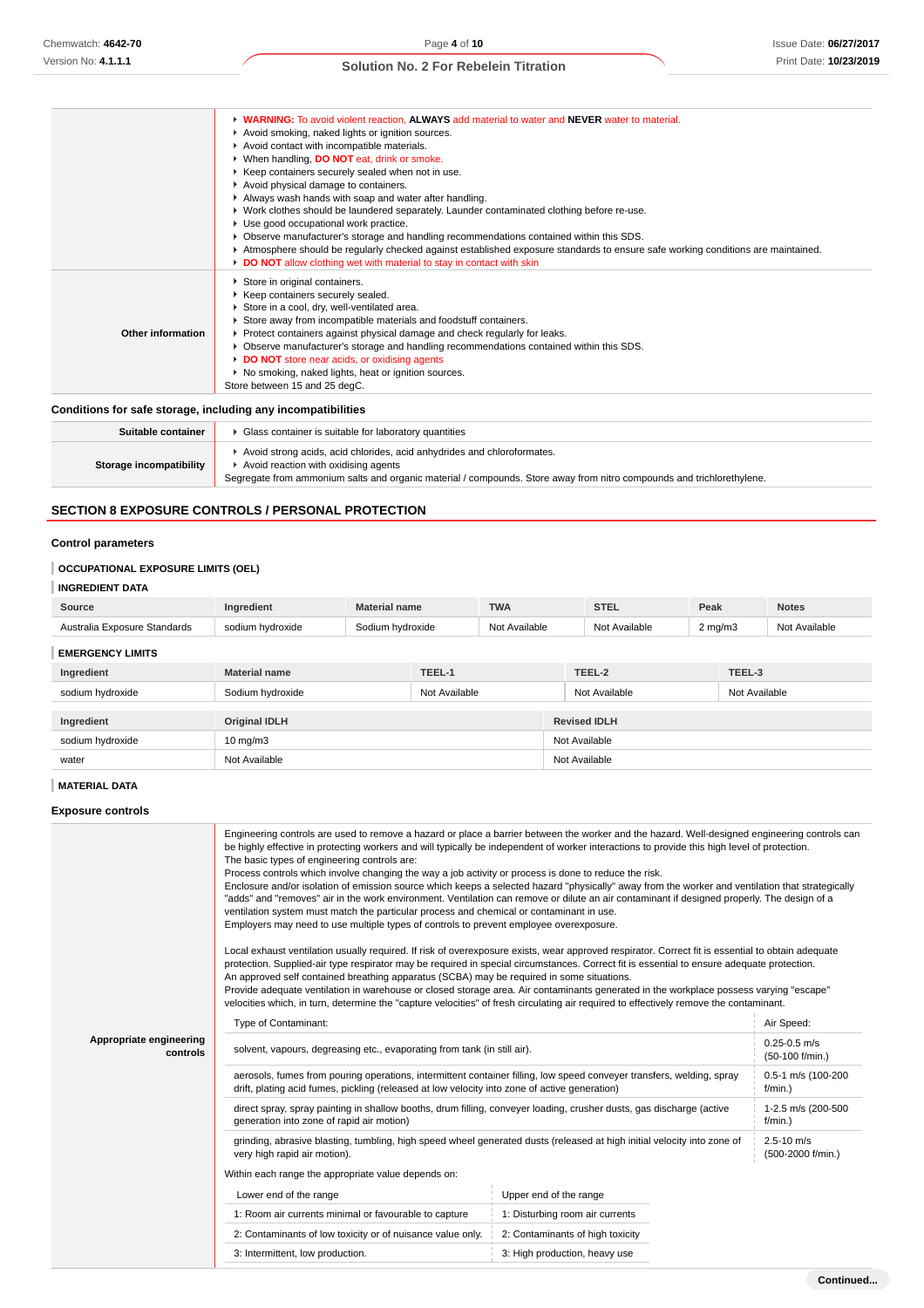|                            | 4: Large hood or large air mass in motion                                                                                                                                                                                                                                                                                                                                                                                                                                                                                                                                                                                                                                                                                                                                                                                      | 4: Small hood-local control only                                                                                                                                                                                                                                                                                                                                                                                                                                                                                                                                                                                                                                                                                                                                                                                                                                                                                                                                                                                                                                                                                                                                                                                                                                                                                                                                                                                                                          |  |  |  |
|----------------------------|--------------------------------------------------------------------------------------------------------------------------------------------------------------------------------------------------------------------------------------------------------------------------------------------------------------------------------------------------------------------------------------------------------------------------------------------------------------------------------------------------------------------------------------------------------------------------------------------------------------------------------------------------------------------------------------------------------------------------------------------------------------------------------------------------------------------------------|-----------------------------------------------------------------------------------------------------------------------------------------------------------------------------------------------------------------------------------------------------------------------------------------------------------------------------------------------------------------------------------------------------------------------------------------------------------------------------------------------------------------------------------------------------------------------------------------------------------------------------------------------------------------------------------------------------------------------------------------------------------------------------------------------------------------------------------------------------------------------------------------------------------------------------------------------------------------------------------------------------------------------------------------------------------------------------------------------------------------------------------------------------------------------------------------------------------------------------------------------------------------------------------------------------------------------------------------------------------------------------------------------------------------------------------------------------------|--|--|--|
|                            | Simple theory shows that air velocity falls rapidly with distance away from the opening of a simple extraction pipe. Velocity generally decreases<br>with the square of distance from the extraction point (in simple cases). Therefore the air speed at the extraction point should be adjusted,<br>accordingly, after reference to distance from the contaminating source. The air velocity at the extraction fan, for example, should be a minimum of<br>1-2 m/s (200-400 f/min) for extraction of solvents generated in a tank 2 meters distant from the extraction point. Other mechanical considerations,<br>producing performance deficits within the extraction apparatus, make it essential that theoretical air velocities are multiplied by factors of 10 or<br>more when extraction systems are installed or used. |                                                                                                                                                                                                                                                                                                                                                                                                                                                                                                                                                                                                                                                                                                                                                                                                                                                                                                                                                                                                                                                                                                                                                                                                                                                                                                                                                                                                                                                           |  |  |  |
| <b>Personal protection</b> |                                                                                                                                                                                                                                                                                                                                                                                                                                                                                                                                                                                                                                                                                                                                                                                                                                |                                                                                                                                                                                                                                                                                                                                                                                                                                                                                                                                                                                                                                                                                                                                                                                                                                                                                                                                                                                                                                                                                                                                                                                                                                                                                                                                                                                                                                                           |  |  |  |
| Eye and face protection    | material may be under pressure.<br>protection.<br>Alternatively a gas mask may replace splash goggles and face shields.<br>national equivalent]                                                                                                                                                                                                                                                                                                                                                                                                                                                                                                                                                                                                                                                                                | ▶ Safety glasses with unperforated side shields may be used where continuous eye protection is desirable, as in laboratories; spectacles are<br>not sufficient where complete eye protection is needed such as when handling bulk-quantities, where there is a danger of splashing, or if the<br>▶ Chemical goggles whenever there is a danger of the material coming in contact with the eyes; goggles must be properly fitted.<br>Full face shield (20 cm, 8 in minimum) may be required for supplementary but never for primary protection of eyes; these afford face<br>▶ Contact lenses may pose a special hazard; soft contact lenses may absorb and concentrate irritants. A written policy document, describing<br>the wearing of lenses or restrictions on use, should be created for each workplace or task. This should include a review of lens absorption<br>and adsorption for the class of chemicals in use and an account of injury experience. Medical and first-aid personnel should be trained in<br>their removal and suitable equipment should be readily available. In the event of chemical exposure, begin eye irrigation immediately and<br>remove contact lens as soon as practicable. Lens should be removed at the first signs of eye redness or irritation - lens should be removed in<br>a clean environment only after workers have washed hands thoroughly. [CDC NIOSH Current Intelligence Bulletin 59], [AS/NZS 1336 or |  |  |  |
| <b>Skin protection</b>     | See Hand protection below                                                                                                                                                                                                                                                                                                                                                                                                                                                                                                                                                                                                                                                                                                                                                                                                      |                                                                                                                                                                                                                                                                                                                                                                                                                                                                                                                                                                                                                                                                                                                                                                                                                                                                                                                                                                                                                                                                                                                                                                                                                                                                                                                                                                                                                                                           |  |  |  |
| Hands/feet protection      | Elbow length PVC gloves<br>▶ When handling corrosive liquids, wear trousers or overalls outside of boots, to avoid spills entering boots.                                                                                                                                                                                                                                                                                                                                                                                                                                                                                                                                                                                                                                                                                      |                                                                                                                                                                                                                                                                                                                                                                                                                                                                                                                                                                                                                                                                                                                                                                                                                                                                                                                                                                                                                                                                                                                                                                                                                                                                                                                                                                                                                                                           |  |  |  |
| <b>Body protection</b>     | See Other protection below                                                                                                                                                                                                                                                                                                                                                                                                                                                                                                                                                                                                                                                                                                                                                                                                     |                                                                                                                                                                                                                                                                                                                                                                                                                                                                                                                                                                                                                                                                                                                                                                                                                                                                                                                                                                                                                                                                                                                                                                                                                                                                                                                                                                                                                                                           |  |  |  |
| Other protection           | • Overalls.<br>PVC Apron.<br>PVC protective suit may be required if exposure severe.<br>▶ Eyewash unit.<br>Ensure there is ready access to a safety shower.                                                                                                                                                                                                                                                                                                                                                                                                                                                                                                                                                                                                                                                                    |                                                                                                                                                                                                                                                                                                                                                                                                                                                                                                                                                                                                                                                                                                                                                                                                                                                                                                                                                                                                                                                                                                                                                                                                                                                                                                                                                                                                                                                           |  |  |  |

### **Recommended material(s)**

#### **GLOVE SELECTION INDEX**

Glove selection is based on a modified presentation of the:  **"Forsberg Clothing Performance Index".**

The effect(s) of the following substance(s) are taken into account in the **computer-generated** selection:

Solution No. 2 For Rebelein Titration

| <b>Material</b>   | CPI          |
|-------------------|--------------|
| <b>BUTYL</b>      | Α            |
| <b>NEOPRENE</b>   | A            |
| NAT+NEOPR+NITRILE | $\mathsf C$  |
| NATURAL RUBBER    | $\mathsf C$  |
| NATURAL+NEOPRENE  | C            |
| NEOPRENE/NATURAL  | C            |
| <b>NITRILE</b>    | $\mathsf C$  |
| NITRILE+PVC       | C            |
| PE                | C            |
| PE/EVAL/PE        | $\mathsf C$  |
| <b>PVA</b>        | C            |
| <b>PVC</b>        | C            |
| SARANEX-23        | C            |
| SARANEX-23 2-PLY  | C            |
| <b>TEFLON</b>     | C            |
| <b>VITON</b>      | $\mathsf{C}$ |
| VITON/CHLOROBUTYL | C            |

\* CPI - Chemwatch Performance Index

A: Best Selection

B: Satisfactory; may degrade after 4 hours continuous immersion

C: Poor to Dangerous Choice for other than short term immersion

**NOTE**: As a series of factors will influence the actual performance of the glove, a final selection must be based on detailed observation. -

\* Where the glove is to be used on a short term, casual or infrequent basis, factors such as "feel" or convenience (e.g. disposability), may dictate a choice of gloves which might otherwise be unsuitable following long-term or frequent use. A qualified practitioner should be consulted.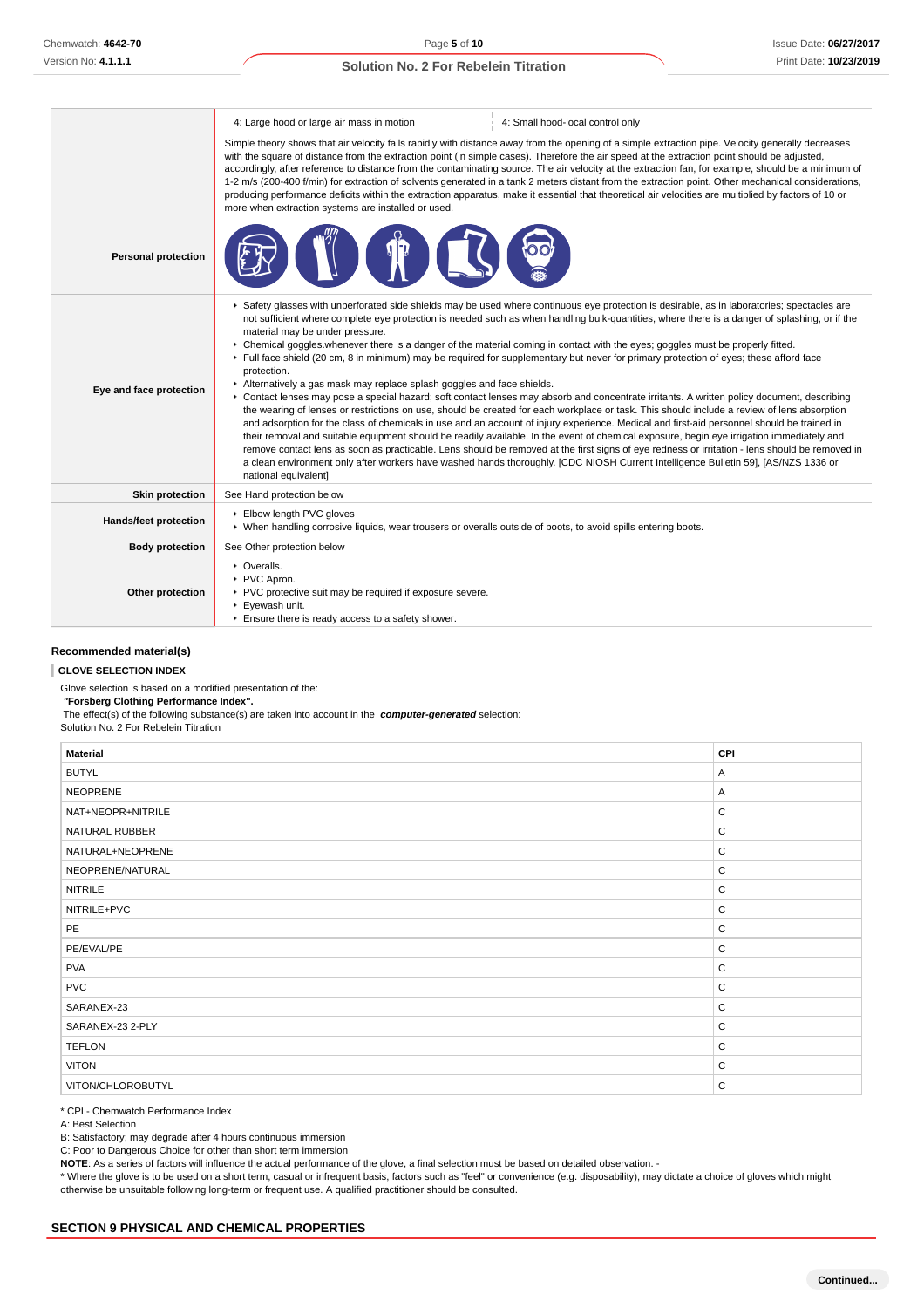# **Information on basic physical and chemical properties**

| Appearance                                      | Colourless, odourless, alkaline liquid; mixes with water. |                                            |                |
|-------------------------------------------------|-----------------------------------------------------------|--------------------------------------------|----------------|
|                                                 |                                                           |                                            |                |
| <b>Physical state</b>                           | Liquid                                                    | Relative density (Water = 1)               | 1.23           |
| Odour                                           | Not Available                                             | Partition coefficient n-octanol<br>/ water | Not Available  |
| <b>Odour threshold</b>                          | Not Available                                             | Auto-ignition temperature (°C)             | Not Applicable |
| pH (as supplied)                                | >13                                                       | <b>Decomposition temperature</b>           | Not Available  |
| Melting point / freezing point<br>(°C)          | Not Available                                             | Viscosity (cSt)                            | Not Available  |
| Initial boiling point and boiling<br>range (°C) | Not Available                                             | Molecular weight (g/mol)                   | Not Applicable |
| Flash point (°C)                                | Not Applicable                                            | <b>Taste</b>                               | Not Available  |
| <b>Evaporation rate</b>                         | Not Available                                             | <b>Explosive properties</b>                | Not Available  |
| <b>Flammability</b>                             | Not Applicable                                            | <b>Oxidising properties</b>                | Not Available  |
| Upper Explosive Limit (%)                       | Not Applicable                                            | Surface Tension (dyn/cm or<br>$mN/m$ )     | Not Available  |
| Lower Explosive Limit (%)                       | Not Applicable                                            | <b>Volatile Component (%vol)</b>           | Not Available  |
| Vapour pressure (kPa)                           | Not Available                                             | Gas group                                  | Not Available  |
| Solubility in water                             | Miscible                                                  | pH as a solution (1%)                      | Not Available  |
| Vapour density (Air = 1)                        | Not Available                                             | VOC g/L                                    | Not Available  |

## **SECTION 10 STABILITY AND REACTIVITY**

| Reactivity                                 | See section 7                                                                                                                      |
|--------------------------------------------|------------------------------------------------------------------------------------------------------------------------------------|
| <b>Chemical stability</b>                  | • Unstable in the presence of incompatible materials.<br>Product is considered stable.<br>Hazardous polymerisation will not occur. |
| Possibility of hazardous<br>reactions      | See section 7                                                                                                                      |
| <b>Conditions to avoid</b>                 | See section 7                                                                                                                      |
| Incompatible materials                     | See section 7                                                                                                                      |
| <b>Hazardous decomposition</b><br>products | See section 5                                                                                                                      |

# **SECTION 11 TOXICOLOGICAL INFORMATION**

## **Information on toxicological effects**

| Inhaled             | Not normally a hazard due to non-volatile nature of product<br>Evidence shows, or practical experience predicts, that the material produces irritation of the respiratory system, in a substantial number of<br>individuals, following inhalation. In contrast to most organs, the lung is able to respond to a chemical insult by first removing or neutralising the<br>irritant and then repairing the damage. The repair process, which initially evolved to protect mammalian lungs from foreign matter and antigens,<br>may however, produce further lung damage resulting in the impairment of gas exchange, the primary function of the lungs. Respiratory tract<br>irritation often results in an inflammatory response involving the recruitment and activation of many cell types, mainly derived from the vascular<br>system.<br>Inhalation of alkaline corrosives may produce irritation of the respiratory tract with coughing, choking, pain and mucous membrane damage.<br>Pulmonary oedema may develop in more severe cases; this may be immediate or in most cases following a latent period of 5-72 hours.<br>Symptoms may include a tightness in the chest, dyspnoea, frothy sputum, cyanosis and dizziness. Findings may include hypotension, a weak<br>and rapid pulse and moist rales.                                                                                                                                                                                    |
|---------------------|-------------------------------------------------------------------------------------------------------------------------------------------------------------------------------------------------------------------------------------------------------------------------------------------------------------------------------------------------------------------------------------------------------------------------------------------------------------------------------------------------------------------------------------------------------------------------------------------------------------------------------------------------------------------------------------------------------------------------------------------------------------------------------------------------------------------------------------------------------------------------------------------------------------------------------------------------------------------------------------------------------------------------------------------------------------------------------------------------------------------------------------------------------------------------------------------------------------------------------------------------------------------------------------------------------------------------------------------------------------------------------------------------------------------------------------------------------------------------------------------------|
| Ingestion           | Considered an unlikely route of entry in commercial/industrial environments<br>Ingestion of alkaline corrosives may produce immediate pain, and circumoral burns. Mucous membrane corrosive damage is characterised by a<br>white appearance and soapy feel; this may then become brown, oedematous and ulcerated. Profuse salivation with an inability to swallow or<br>speak may also result. Even where there is limited or no evidence of chemical burns, both the oesophagus and stomach may experience a<br>burning pain; vomiting and diarrhoea may follow. The vomitus may be thick and may be slimy (mucous) and may eventually contain blood and<br>shreds of mucosa. Epiglottal oedema may result in respiratory distress and asphyxia. Marked hypotension is symptomatic of shock; a weak and<br>rapid pulse, shallow respiration and clammy skin may also be evident. Circulatory collapse may occur and, if uncorrected, may produce renal<br>failure. Severe exposures may result in oesophageal or gastric perforation accompanied by mediastinitis, substernal pain, peritonitis, abdominal<br>rigidity and fever. Although oesophageal, gastric or pyloric stricture may be evident initially, these may occur after weeks or even months and<br>years. Death may be quick and results from asphyxia, circulatory collapse or aspiration of even minute amounts. Death may also be delayed as a<br>result of perforation, pneumonia or the<br>effects of stricture formation. |
| <b>Skin Contact</b> | The material can produce severe chemical burns following direct contact with the skin.<br>Skin contact with alkaline corrosives may produce severe pain and burns; brownish stains may develop. The corroded area may be soft,<br>gelatinous and necrotic; tissue destruction may be deep.<br>Entry into the blood-stream through, for example, cuts, abrasions, puncture wounds or lesions, may produce systemic injury with harmful effects.<br>Examine the skin prior to the use of the material and ensure that any external damage is suitably protected.                                                                                                                                                                                                                                                                                                                                                                                                                                                                                                                                                                                                                                                                                                                                                                                                                                                                                                                                  |
| Eye                 | When applied to the eye(s) of animals, the material produces severe ocular lesions which are present twenty-four hours or more after instillation.<br>Direct contact with alkaline corrosives may produce pain and burns. Oedema, destruction of the epithelium, corneal opacification and iritis may<br>occur. In less severe cases these symptoms tend to resolve. In severe injuries the full extent of the damage may not be immediately apparent<br>with late complications comprising a persistent oedema, vascularisation and corneal scarring, permanent opacity, staphyloma, cataract,<br>symblepharon and loss of sight.                                                                                                                                                                                                                                                                                                                                                                                                                                                                                                                                                                                                                                                                                                                                                                                                                                                              |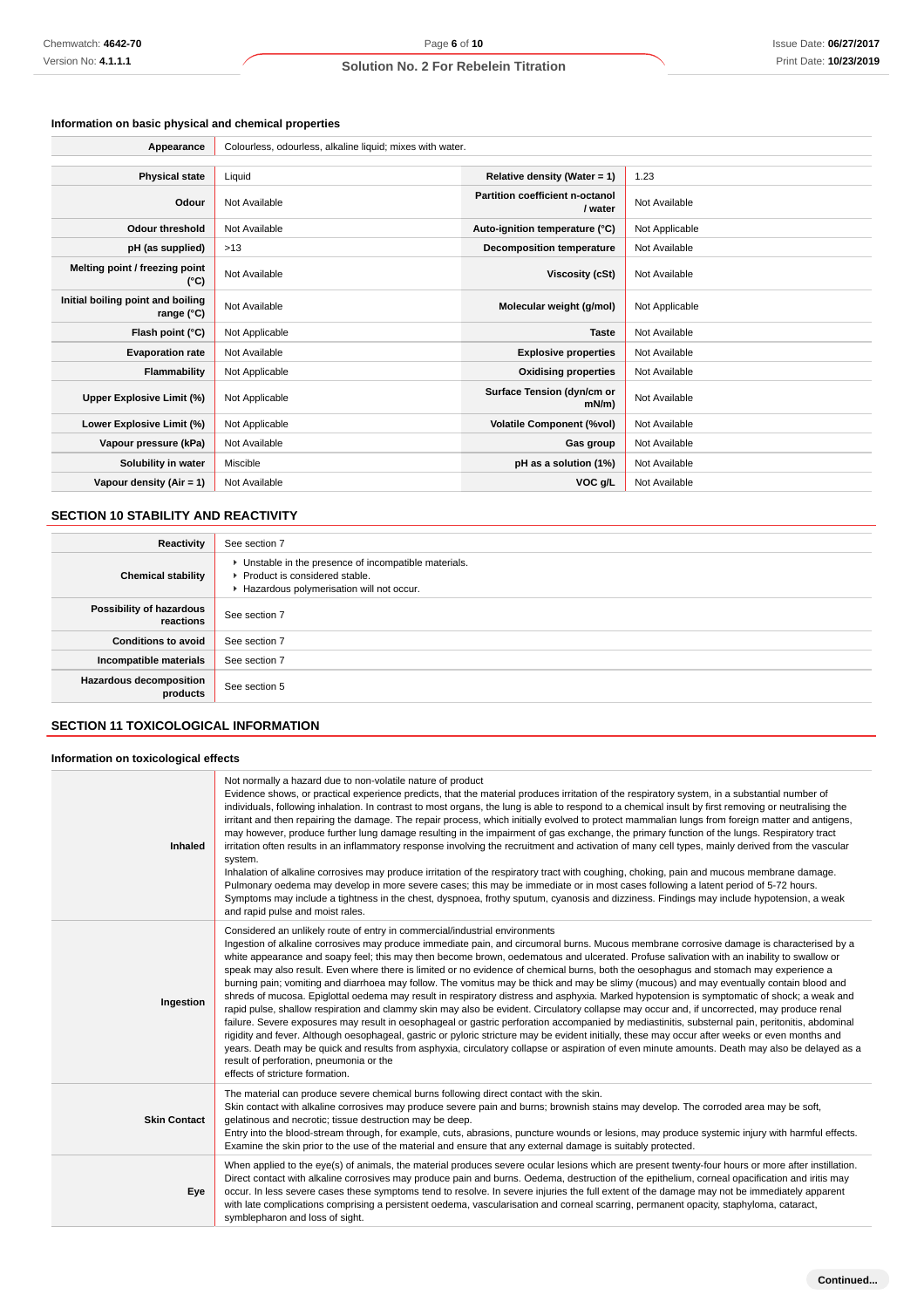| <b>Chronic</b>              | also occur. Chronic exposures may result in dermatitis and/or conjunctivitis.<br>form, should be avoided by observing good occupational work practice.                                                                                                                                                                                                                                                                                                                                                                                                                                                                                                                                                                                                                                                                                                                               | Repeated or prolonged exposure to corrosives may result in the erosion of teeth, inflammatory and ulcerative changes in the mouth and necrosis<br>(rarely) of the jaw. Bronchial irritation, with cough, and frequent attacks of bronchial pneumonia may ensue. Gastrointestinal disturbances may<br>As with any chemical product, contact with unprotected bare skin; inhalation of vapour, mist or dust in work place atmosphere; or ingestion in any |
|-----------------------------|--------------------------------------------------------------------------------------------------------------------------------------------------------------------------------------------------------------------------------------------------------------------------------------------------------------------------------------------------------------------------------------------------------------------------------------------------------------------------------------------------------------------------------------------------------------------------------------------------------------------------------------------------------------------------------------------------------------------------------------------------------------------------------------------------------------------------------------------------------------------------------------|---------------------------------------------------------------------------------------------------------------------------------------------------------------------------------------------------------------------------------------------------------------------------------------------------------------------------------------------------------------------------------------------------------------------------------------------------------|
| Solution No. 2 For Rebelein | <b>TOXICITY</b>                                                                                                                                                                                                                                                                                                                                                                                                                                                                                                                                                                                                                                                                                                                                                                                                                                                                      | <b>IRRITATION</b>                                                                                                                                                                                                                                                                                                                                                                                                                                       |
| <b>Titration</b>            | Not Available                                                                                                                                                                                                                                                                                                                                                                                                                                                                                                                                                                                                                                                                                                                                                                                                                                                                        | Not Available                                                                                                                                                                                                                                                                                                                                                                                                                                           |
|                             | <b>TOXICITY</b>                                                                                                                                                                                                                                                                                                                                                                                                                                                                                                                                                                                                                                                                                                                                                                                                                                                                      | <b>IRRITATION</b>                                                                                                                                                                                                                                                                                                                                                                                                                                       |
|                             | Dermal (rabbit) LD50: 1350 mg/kg <sup>[2]</sup>                                                                                                                                                                                                                                                                                                                                                                                                                                                                                                                                                                                                                                                                                                                                                                                                                                      | Eye (rabbit): 0.05 mg/24h SEVERE                                                                                                                                                                                                                                                                                                                                                                                                                        |
|                             |                                                                                                                                                                                                                                                                                                                                                                                                                                                                                                                                                                                                                                                                                                                                                                                                                                                                                      | Eye (rabbit):1 mg/24h SEVERE                                                                                                                                                                                                                                                                                                                                                                                                                            |
| sodium hydroxide            |                                                                                                                                                                                                                                                                                                                                                                                                                                                                                                                                                                                                                                                                                                                                                                                                                                                                                      | Eye (rabbit):1 mg/30s rinsed-SEVERE                                                                                                                                                                                                                                                                                                                                                                                                                     |
|                             |                                                                                                                                                                                                                                                                                                                                                                                                                                                                                                                                                                                                                                                                                                                                                                                                                                                                                      | Eye: adverse effect observed (irritating)[1]                                                                                                                                                                                                                                                                                                                                                                                                            |
|                             |                                                                                                                                                                                                                                                                                                                                                                                                                                                                                                                                                                                                                                                                                                                                                                                                                                                                                      | Skin (rabbit): 500 mg/24h SEVERE                                                                                                                                                                                                                                                                                                                                                                                                                        |
|                             |                                                                                                                                                                                                                                                                                                                                                                                                                                                                                                                                                                                                                                                                                                                                                                                                                                                                                      | Skin: adverse effect observed (corrosive)[1]                                                                                                                                                                                                                                                                                                                                                                                                            |
| water                       | <b>TOXICITY</b>                                                                                                                                                                                                                                                                                                                                                                                                                                                                                                                                                                                                                                                                                                                                                                                                                                                                      | <b>IRRITATION</b>                                                                                                                                                                                                                                                                                                                                                                                                                                       |
|                             | Oral (rat) LD50: >90000 mg/kg <sup>[2]</sup>                                                                                                                                                                                                                                                                                                                                                                                                                                                                                                                                                                                                                                                                                                                                                                                                                                         | Not Available                                                                                                                                                                                                                                                                                                                                                                                                                                           |
| Legend:                     | specified data extracted from RTECS - Register of Toxic Effect of chemical Substances                                                                                                                                                                                                                                                                                                                                                                                                                                                                                                                                                                                                                                                                                                                                                                                                | 1. Value obtained from Europe ECHA Registered Substances - Acute toxicity 2.* Value obtained from manufacturer's SDS. Unless otherwise                                                                                                                                                                                                                                                                                                                  |
| <b>SODIUM HYDROXIDE</b>     | Asthma-like symptoms may continue for months or even years after exposure to the material ceases. This may be due to a non-allergenic<br>condition known as reactive airways dysfunction syndrome (RADS) which can occur following exposure to high levels of highly irritating<br>onset of persistent asthma-like symptoms within minutes to hours of a documented exposure to the irritant. A reversible airflow pattern, on<br>spirometry, with the presence of moderate to severe bronchial hyperreactivity on methacholine challenge testing and the lack of minimal<br>irritating inhalation is an infrequent disorder with rates related to the concentration of and duration of exposure to the irritating substance.<br>particulate in nature) and is completely reversible after exposure ceases. The disorder is characterised by dyspnea, cough and mucus<br>production. | compound. Key criteria for the diagnosis of RADS include the absence of preceding respiratory disease, in a non-atopic individual, with abrupt<br>lymphocytic inflammation, without eosinophilia, have also been included in the criteria for diagnosis of RADS. RADS (or asthma) following an<br>Industrial bronchitis, on the other hand, is a disorder that occurs as result of exposure due to high concentrations of irritating substance (often   |

The material may produce severe irritation to the eye causing pronounced inflammation. Repeated or prolonged exposure to irritants may produce conjunctivitis. The material may produce severe skin irritation after prolonged or repeated exposure, and may produce a contact dermatitis (nonallergic). This

form of dermatitis is often characterised by skin redness (erythema) thickening of the epidermis.

 Histologically there may be intercellular oedema of the spongy layer (spongiosis) and intracellular oedema of the epidermis. Prolonged contact is unlikely, given the severity of response, but repeated exposures may produce severe ulceration.

|  | <b>WATER</b> No significant acute toxicological data identified in literature search. |
|--|---------------------------------------------------------------------------------------|
|--|---------------------------------------------------------------------------------------|

| <b>Acute Toxicity</b>                       | $\boldsymbol{\mathsf{x}}$ | Carcinogenicity                 | ×                                                                                                  |
|---------------------------------------------|---------------------------|---------------------------------|----------------------------------------------------------------------------------------------------|
| <b>Skin Irritation/Corrosion</b>            | ✔                         | Reproductivity                  | ×                                                                                                  |
| <b>Serious Eye Damage/Irritation</b>        | $\checkmark$              | <b>STOT - Single Exposure</b>   | ×                                                                                                  |
| <b>Respiratory or Skin</b><br>sensitisation | ×                         | <b>STOT - Repeated Exposure</b> | ×                                                                                                  |
| <b>Mutagenicity</b>                         | $\boldsymbol{\mathsf{x}}$ | <b>Aspiration Hazard</b>        | ×                                                                                                  |
|                                             |                           | Legend:                         | $\blacktriangleright$ - Data either not available or does not fill the criteria for classification |

 $\blacktriangleright$  – Data available to make classification

# **SECTION 12 ECOLOGICAL INFORMATION**

#### **Toxicity**

| Solution No. 2 For Rebelein<br>Titration | <b>ENDPOINT</b><br>Not<br>Available | <b>TEST DURATION (HR)</b><br>Not Available | <b>SPECIES</b><br>Not Available | <b>VALUE</b><br>Not<br>Available | <b>SOURCE</b><br>Not<br>Available |
|------------------------------------------|-------------------------------------|--------------------------------------------|---------------------------------|----------------------------------|-----------------------------------|
| sodium hydroxide                         | <b>ENDPOINT</b>                     | <b>TEST DURATION (HR)</b>                  | <b>SPECIES</b>                  | <b>VALUE</b>                     | <b>SOURCE</b>                     |
|                                          | <b>LC50</b>                         | 96                                         | Fish                            | 125mg/L                          | $\overline{4}$                    |
|                                          | <b>EC50</b>                         | 48                                         | Crustacea                       | 40.4mg/L                         | $\overline{2}$                    |
|                                          | <b>EC50</b>                         | 96                                         | Algae or other aquatic plants   | 3180000mg/L                      | 3                                 |
|                                          | <b>NOEC</b>                         | 96                                         | Fish                            | 56mg/L                           | 4                                 |
| water                                    | <b>ENDPOINT</b>                     | <b>TEST DURATION (HR)</b>                  | <b>SPECIES</b>                  | <b>VALUE</b>                     | <b>SOURCE</b>                     |
|                                          | <b>LC50</b>                         | 96                                         | Fish                            | 897.520mg/L                      | 3                                 |
|                                          | <b>EC50</b>                         | 96                                         | Algae or other aquatic plants   | 8768.874mg/L                     | 3                                 |
|                                          |                                     |                                            |                                 |                                  |                                   |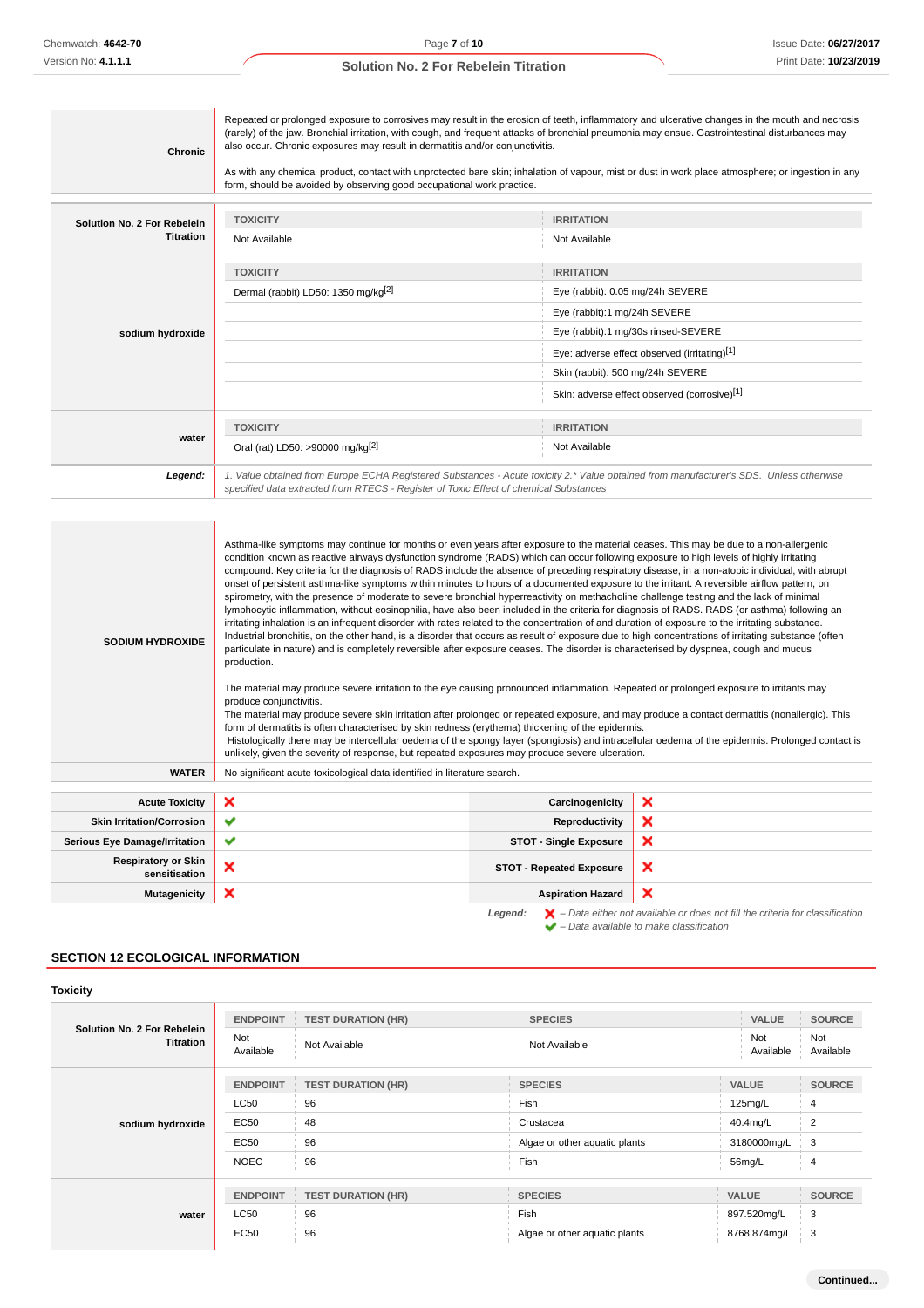**Legend:** Extracted from 1. IUCLID Toxicity Data 2. Europe ECHA Registered Substances - Ecotoxicological Information - Aquatic Toxicity 3. EPIWIN Suite V3.12 (QSAR) - Aquatic Toxicity Data (Estimated) 4. US EPA, Ecotox database - Aquatic Toxicity Data 5. ECETOC Aquatic Hazard Assessment Data 6. NITE (Japan) - Bioconcentration Data 7. METI (Japan) - Bioconcentration Data 8. Vendor Data

Prevent, by any means available, spillage from entering drains or water courses. **DO NOT** discharge into sewer or waterways.

### **Persistence and degradability**

| Ingredient       | Persistence: Water/Soil | Persistence: Air |
|------------------|-------------------------|------------------|
| sodium hydroxide | LOW<br>.                | LOW              |
| water            | LOW                     | LOW              |

#### **Bioaccumulative potential**

| Ingredient       | <b>Bioaccumulation</b>    |
|------------------|---------------------------|
| sodium hydroxide | LOW (LogKOW = $-3.8796$ ) |
| water            | LOW (LogKOW = $-1.38$ )   |
|                  |                           |

#### **Mobility in soil**

| Ingredient       | <b>Mobility</b>      |
|------------------|----------------------|
| sodium hydroxide | LOW ( $KOC = 14.3$ ) |
| water            | LOW ( $KOC = 14.3$ ) |

# **SECTION 13 DISPOSAL CONSIDERATIONS**

### **Waste treatment methods**

|                              | Recycle wherever possible.<br>• Consult manufacturer for recycling options or consult local or regional waste management authority for disposal if no suitable treatment or<br>disposal facility can be identified.<br>F Treat and neutralise at an approved treatment plant.<br>▶ Treatment should involve: Neutralisation with suitable dilute acid followed by: burial in a land-fill specifically licensed to accept chemical and /<br>or pharmaceutical wastes or Incineration in a licensed apparatus (after admixture with suitable combustible material). |
|------------------------------|-------------------------------------------------------------------------------------------------------------------------------------------------------------------------------------------------------------------------------------------------------------------------------------------------------------------------------------------------------------------------------------------------------------------------------------------------------------------------------------------------------------------------------------------------------------------|
| Product / Packaging disposal | ▶ Decontaminate empty containers. Observe all label safeguards until containers are cleaned and destroyed.                                                                                                                                                                                                                                                                                                                                                                                                                                                        |
|                              | • Containers may still present a chemical hazard/ danger when empty.<br>► Return to supplier for reuse/ recycling if possible.                                                                                                                                                                                                                                                                                                                                                                                                                                    |
|                              | Otherwise:                                                                                                                                                                                                                                                                                                                                                                                                                                                                                                                                                        |
|                              | If container can not be cleaned sufficiently well to ensure that residuals do not remain or if the container cannot be used to store the same<br>product, then puncture containers, to prevent re-use, and bury at an authorised landfill.                                                                                                                                                                                                                                                                                                                        |
|                              | ► Where possible retain label warnings and SDS and observe all notices pertaining to the product.                                                                                                                                                                                                                                                                                                                                                                                                                                                                 |

## **SECTION 14 TRANSPORT INFORMATION**

### **Labels Required**

| Marine Pollutant | NO |
|------------------|----|
| <b>HAZCHEM</b>   | 2R |

## **Land transport (ADG)**

| <b>UN number</b>             | 1824                                                                       |  |  |
|------------------------------|----------------------------------------------------------------------------|--|--|
| UN proper shipping name      | SODIUM HYDROXIDE SOLUTION                                                  |  |  |
| Transport hazard class(es)   | Class<br>8<br>Subrisk<br>Not Applicable                                    |  |  |
| Packing group                | Ш                                                                          |  |  |
| <b>Environmental hazard</b>  | Not Applicable                                                             |  |  |
| Special precautions for user | Special provisions<br>Not Applicable<br>Limited quantity<br>1 <sub>L</sub> |  |  |

### **Air transport (ICAO-IATA / DGR)**

| UN<br>  number | 1824        |
|----------------|-------------|
| UN             | Sodium      |
| name           | m hudrovide |
| snınn          | lution      |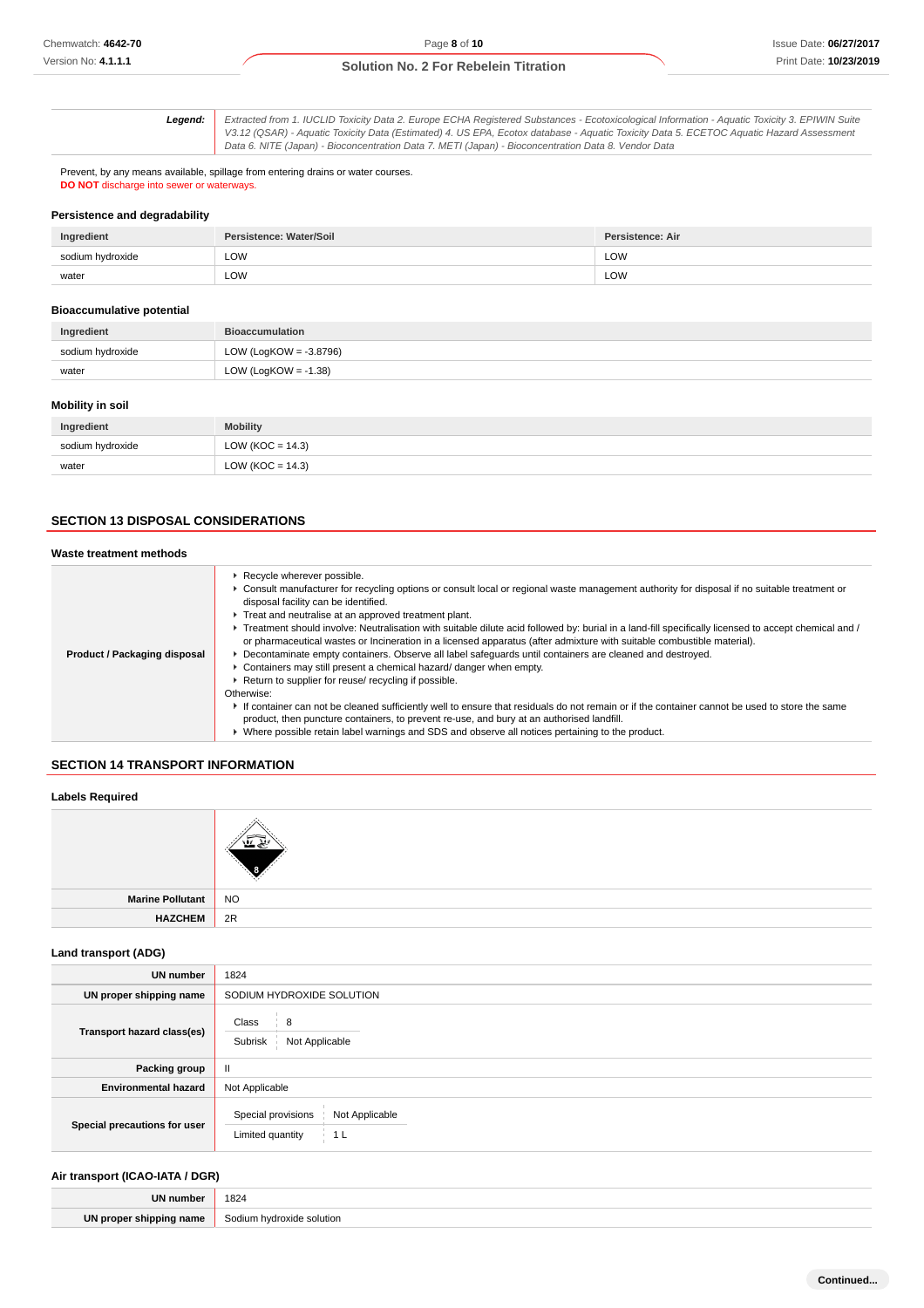|                              | <b>ICAO/IATA Class</b>                                                                                                                                                                                                                    | 8              |                                             |  |
|------------------------------|-------------------------------------------------------------------------------------------------------------------------------------------------------------------------------------------------------------------------------------------|----------------|---------------------------------------------|--|
| Transport hazard class(es)   | ICAO / IATA Subrisk                                                                                                                                                                                                                       | Not Applicable |                                             |  |
|                              | <b>ERG Code</b>                                                                                                                                                                                                                           | 8L             |                                             |  |
| Packing group                | Ш                                                                                                                                                                                                                                         |                |                                             |  |
| <b>Environmental hazard</b>  | Not Applicable                                                                                                                                                                                                                            |                |                                             |  |
| Special precautions for user | Special provisions<br>Cargo Only Packing Instructions<br>Cargo Only Maximum Qty / Pack<br>Passenger and Cargo Packing Instructions<br>Passenger and Cargo Maximum Qty / Pack<br>Passenger and Cargo Limited Quantity Packing Instructions |                | A3 A803<br>855<br>30L<br>851<br>1 L<br>Y840 |  |
|                              | Passenger and Cargo Limited Maximum Qty / Pack                                                                                                                                                                                            |                | 0.5L                                        |  |

### **Sea transport (IMDG-Code / GGVSee)**

| <b>UN number</b>             | 1824                                                                                                                    |  |  |  |
|------------------------------|-------------------------------------------------------------------------------------------------------------------------|--|--|--|
| UN proper shipping name      | SODIUM HYDROXIDE SOLUTION                                                                                               |  |  |  |
| Transport hazard class(es)   | <b>IMDG Class</b><br>8<br>Not Applicable<br><b>IMDG Subrisk</b>                                                         |  |  |  |
| Packing group                | $\mathbf{II}$                                                                                                           |  |  |  |
| <b>Environmental hazard</b>  | Not Applicable                                                                                                          |  |  |  |
| Special precautions for user | $F-A$ , S-B<br><b>EMS Number</b><br>Special provisions<br>Not Applicable<br><b>Limited Quantities</b><br>1 <sub>L</sub> |  |  |  |

Schedule 6

safety hazards

**Regulations** 

Australia Standard for the Uniform Scheduling of Medicines and Poisons (SUSMP) -

IMO Provisional Categorization of Liquid Substances - List 3: (Trade-named) mixtures containing at least 99% by weight of components already assessed by IMO, presenting

International Air Transport Association (IATA) Dangerous Goods Regulations International Maritime Dangerous Goods Requirements (IMDG Code) United Nations Recommendations on the Transport of Dangerous Goods Model

GESAMP/EHS Composite List - GESAMP Hazard Profiles IMO IBC Code Chapter 17: Summary of minimum requirements

#### **Transport in bulk according to Annex II of MARPOL and the IBC code**

Not Applicable

### **SECTION 15 REGULATORY INFORMATION**

**Safety, health and environmental regulations / legislation specific for the substance or mixture**

#### **SODIUM HYDROXIDE IS FOUND ON THE FOLLOWING REGULATORY LISTS**

Australia Dangerous Goods Code (ADG Code) - Dangerous Goods List Australia Dangerous Goods Code (ADG Code) - List of Emergency Action Codes

Australia Exposure Standards

Australia Hazardous Chemical Information System (HCIS) - Hazardous Chemicals Australia Inventory of Chemical Substances (AICS)

Australia Standard for the Uniform Scheduling of Medicines and Poisons (SUSMP) - Schedule 10 / Appendix C

Australia Standard for the Uniform Scheduling of Medicines and Poisons (SUSMP) - Schedule 5

#### **WATER IS FOUND ON THE FOLLOWING REGULATORY LISTS**

Australia Inventory of Chemical Substances (AICS) **IMO IBC Code Chapter 18:** List of products to which the Code does not apply

**National Inventory Status**

**National Inventory Status** Australia - AICS Yes Canada - DSL Yes Canada - NDSL No (water; sodium hydroxide) China - IECSC Yes Europe - EINEC / ELINCS / NLP Yes Japan - ENCS Yes Korea - KECI Yes New Zealand - NZIoC | Yes Philippines - PICCS Yes USA - TSCA Yes Taiwan - TCSI Yes Mexico - INSQ Yes Vietnam - NCI Yes